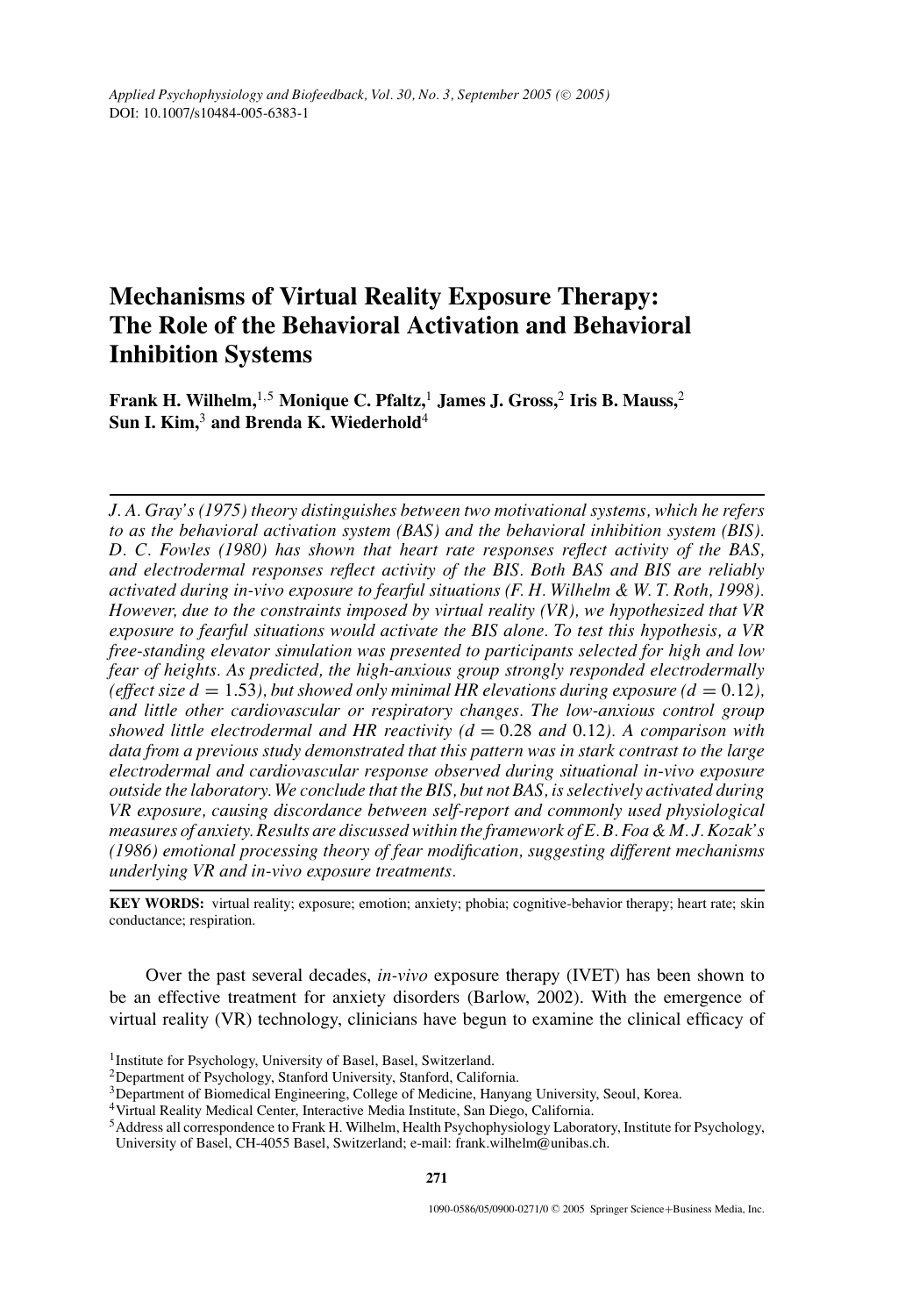VR exposure therapy (VRET). Findings of randomized clinical trials in which VRET is compared with standard exposure to date suggest that VRET may be used to successfully treat specific phobias of the situational type, such as acrophobia or fear of flying (Krijn, Emmelkamp, Olafsson, & Biemond, 2004; Rothbaum, Hodges, Smith, Lee, & Price, 2000; Rothbaum et al., 1995). It is not clear, however, whether the mechanisms underlying VRET are the same as those underlying IVET.

According to Foa and Kozak's (1986) emotional processing theory, exposure therapy ultimately establishes new memory structures that replace old, anxiety-provoking ones. Within this framework, physiological activation is seen as a byproduct of the activation of relevant fear structures during exposure therapy. This activation is believed to be advantageous for restructuring to occur. This suggests a crucial question: Do comparable physiological changes occur during *in-vivo* and VR exposure therapies?

Almost all IVET studies that measured physiological changes have examined heart rate (HR) as the sole index of physiological activation. Several of these studies have demonstrated that initial HR increase during *in-vivo* exposure predicts treatment success (Foa & McNally, 1996). There have also been a few studies that have examined activation across a broader range of physiological systems during *in-vivo* exposure, including studies of fear of flying (Wilhelm & Roth, 1998) and fear of driving (Alpers, Wilhelm, & Roth, 2005). In these metric comparison studies, HR has been identified as a particularly strong measure of anxiety. It increased on average about 20–25 bpm in phobic individuals during exposure treatment. An index of clinical utility of an anxiety measure is its effect size for the strength of diagnostic discrimination, comparing phobic with control groups' reactivity during exposure. For HR, effect sizes ranged in the order of 1.4, which indicates potency even for individual diagnostic categorization. An electrodermal measure, skin conductance level (SCL), had effect sizes in the order of 0.8, which makes it a less powerful diagnostic discriminator. In the flight phobia study, about 80% of phobics were correctly identified solely on the basis of their HR response, whereas only 65% were identified from their SCL response. Almost all phobic individuals (97%) were correctly identified when a combination of five physiological measures was used.

With regard to VRET, such objective physiological measures of anxiety have not been established well. Most of the studies conducted to date rely on individual's subjective selfreports to assess levels of anxiety experienced during VRET (Krijn et al., 2004). Given the new therapeutic opportunities offered by this technology, physiological monitoring would seem to hold out clear promise to help objectively evaluate VRET outcomes and to better understand the underlying mechanisms (Maheu, Pulier, Wilhelm, McMenamin, & Brown-Connolly, 2005). However, initial findings have been puzzling, indicating that HR responses during VRET are minimal or nonexistent, even when patients report high levels of fear (Wiederhold, Jang, Kim, & Wiederhold, 2002). Electrodermal activity, on the other hand, seems to clearly distinguish phobic from non-phobic individuals. Why might this be?

One potential explanation is provided by Fowles' motivational theory (Fowles, 1980, 1988). According to this theory, situations that do not allow for active avoidance responses to fear-evoking stimuli selectively activate the electrodermal but not cardiovascular system. Fowles' approach is based on work by Gray, who, referring to the literature on animal learning and motivation, distinguished between an appetitive and an aversive motivational system (Gray, 1975). The appetitive motivational system, also referred to as the behavioral activation system (BAS), is involved in simple reward-approach situations, as well as in the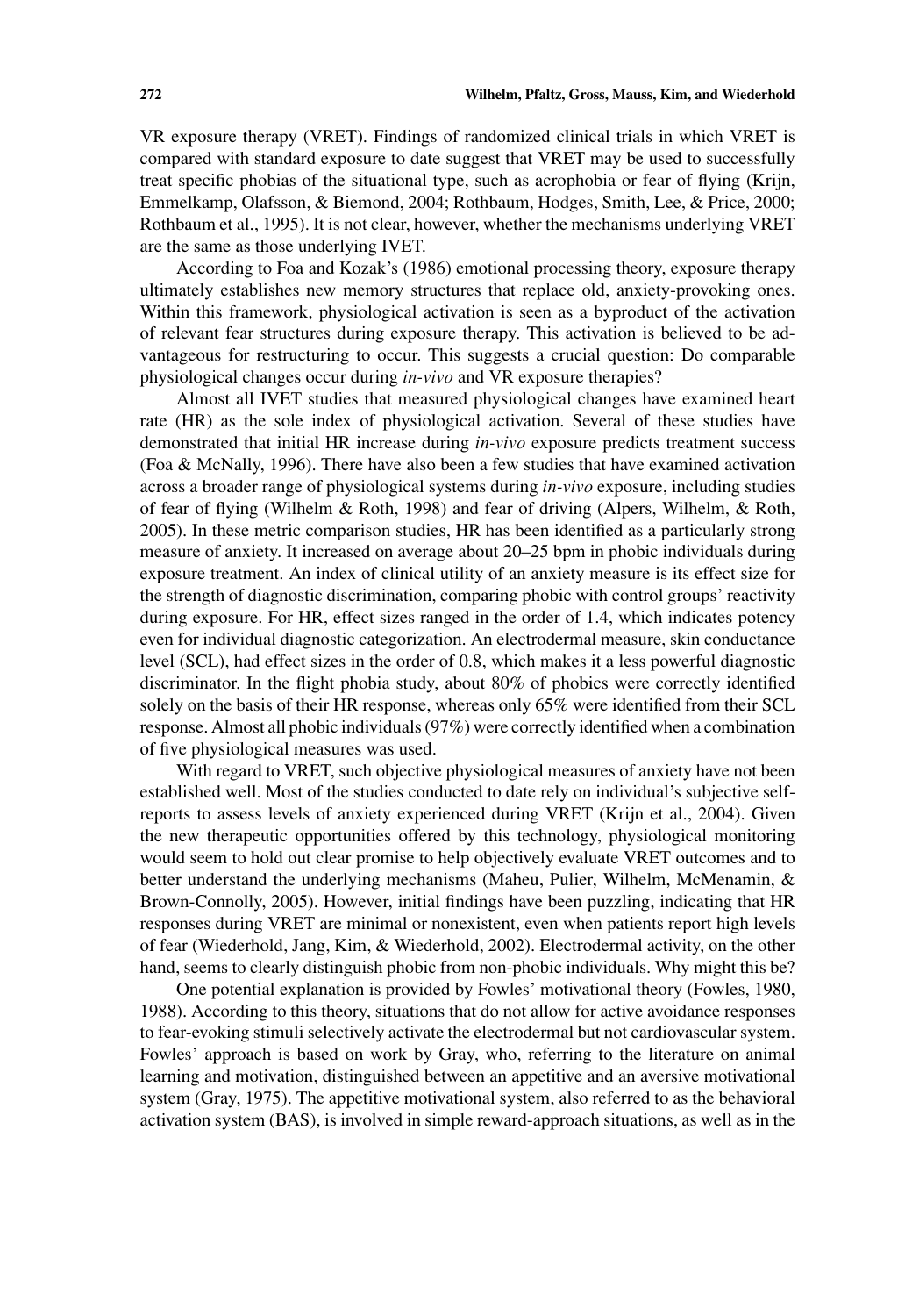initiation of behavior in active avoidance situations, in which the organism must respond to avoid punishment. The aversive motivational system, or behavioral inhibition system (BIS), is viewed as an anxiety system and inhibits appetitively motivated behavior in the presence of cues signaling that frustrative or anxiety evoking aversive consequences will occur in case the appetitively motivated behavior is shown. Passive avoidance is one situation that activates the BIS. In a series of studies, Fowles and colleagues demonstrated that HR is primarily influenced by the BAS, whereas SCL is primarily influenced by the BIS (Fowles, 1988).

In the present study, we examined the relative contributions of the motivational systems represented by the BAS and BIS during the course of a standardized VR height exposure session in individuals afraid of heights. We hypothesized that due to the constraining nature of VR technology in which no substantial motorically engaging active avoidance responses may be made, the BAS system would play a minor role. On the other hand, because the VR situation is characterized by physical passivity in the face of an anxiety-provoking environment, we hypothesized that the BIS system would be engaged. These hypotheses led us to predict that the electrodermal system should be the physiological system that is most responsive to VR challenges, while cardiovascular responses, including HR, will be activated only to a small degree. To better delineate nonspecific effects not related to anxiety, we contrasted responses of anxious individuals with those of non-anxious controls. A secondary aim of this research was to examine the relative clinical utility of a variety of cardiovascular and respiratory measures for discriminating between anxious and nonanxious individuals during VR exposure, quantified by their effect sizes. Finally, we were curious in how the pattern of physiological responses of the current study, especially pertaining to the BIS and BAS, compared to our previous study that used *in-vivo* exposure for participants with fear of flying (Wilhelm & Roth, 1997, 1998).

## **METHODS**

## **Participants**

Participants were selected from a pool of 86 undergraduates using the Acrophobia Questionnaire (Cohen, 1977). This questionnaire describes 20 situations that can cause fear of heights (e.g., driving over a bridge, walking over a sidewalk grating, or sitting in an airplane) and asks for anxiety ratings on 7-point (0–6) Likert-type scales. Based on their extreme scores, 9 low-anxious and 11 high-anxious individuals were selected. Age was well matched across the two groups ( $M = 19$  years,  $SD = 0.6$  for the high-anxious group;  $M = 20$  years,  $SD = 2.2$  for the low-anxious group). The gender ratios were 44% females for the low-anxious group and 64% females for the high-anxious group (Yates corrected  $\chi^2 = 0.17$ ,  $p = .68$ ). Mean scores in the Acrophobia Questionnaire were 0.44 (*SD* = 0.27) for the low-anxious group and 2.66 (*SD* = 1.04) for the high-anxious group,  $t(18) = 6.22$ ,  $p < .001$ .

## **Procedure**

After physiological sensors and a head-mounted display were attached, participants stood on a wooden platform (size about 2 ft  $\times$  1 ft, height above floor about 8 in.) in a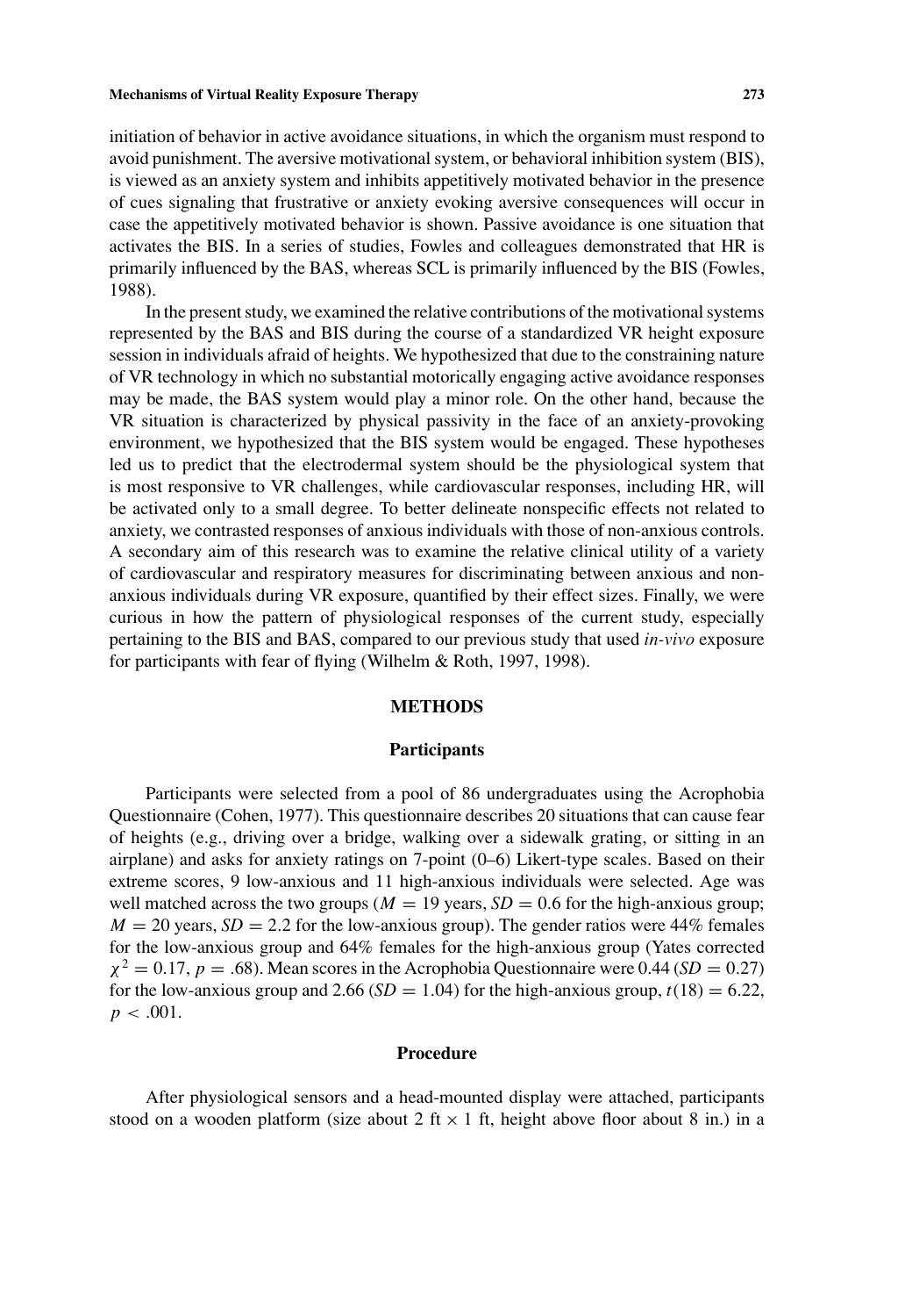

**Fig. 1.** Snapshots from the VR height exposure world.

darkened room and first viewed a neutral film (baseline, 5 min). Thereafter, they experienced a VR simulated height environment through visual and auditory stimuli delivered through the head-mounted display for 14 min. The VR exposure consisted of a scaffolding elevator simulation. In VR, subjects were standing on the platform of an open cabin attached to a metal tower of about 100 m height situated in a city environment. The experimenter controlled the movement of the open platform and raised it higher in five steps (1: bottom, 5: top), and lowered it in two steps (6: halfway down, 7: bottom) at a constant speed. The subjects were instructed to move their head and look around. The head-mounted display sensed rotation and tilt and adjusted the display accordingly. Subjects could also look down to the wide metal mesh they were standing on and beneath the platform. Figure 1 shows snapshots from the VR height exposure world as seen by the participants through their head-mounted display, depending on the stage of the exposure (not under their control) and the direction of their head (under their control).

## **Self-Report Measures**

At the end of each step (every 2 min), participants gave oral reports on their fear on an 11-point scale from 0: "no anxiety at all" to 10: "extreme anxiety." After completing the exposure session, participants filled out a self-report questionnaire to assess their presence in the virtual environment. The questionnaire comprised eight items regarding the participants' presence, six of which were taken from Usoh, Catena, Arman, and Slater (2000). The items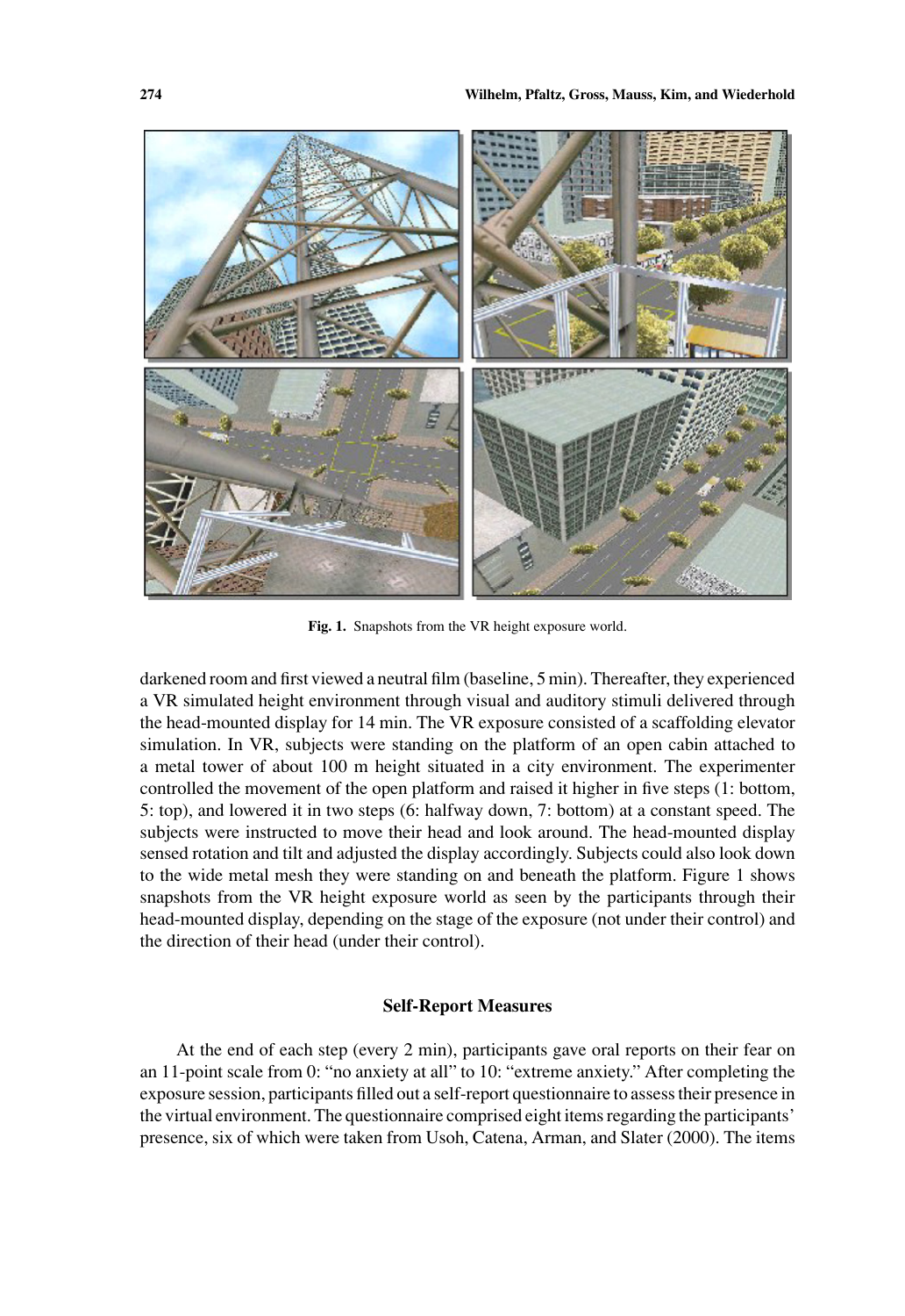concerned the participants' sense of being in the virtual environment, for example, the extent to which virtual reality was "real" for them, whether they thought of the virtual environment more as images they saw or more as a situation they were in, how much attention they paid to the real world, and the extent to which they focused on the virtual task. In addition, to evaluate potential physiological side effects of the VR exposure, subjects rated how nauseous, strained, and dizzy they felt, and whether they had a headache or not. Each item was rated on a scale from 1 to 7. Mean item scores on these two scales were evaluated statistically.

#### **Physiological Measures**

Continuous physiological recordings were made using a custom 12-channel SA Instruments (San Diego, CA) bioamplifier. Physiological channels were A/D converted, sampled at 400 Hz, and simultaneously streamed to disk and displayed to PC monitor using custom laboratory software. Later, customized analysis software (Wilhelm, Grossman, & Roth, 1999) was applied to physiological data reduction, artifact control, and computation of average physiological scores for each participant. Values from ectopic or other kinds of abnormal beats were deleted and replaced by linearly interpolated values. For the primary variables HR and SCL, as well as for the other exploratory variables, mean values were calculated for the seven 120-s intervals during the 14-min exposure session, as well as for the last 2 min of the 5-min baseline. Measures of physiological activation were chosen to comprehensively assess response systems known to be involved in emotional responding. Many sensors were attached to the left hand. To reduce movement artifact (subjects were standing throughout the session) the left hand of the subjects was attached to the chest and immobilized using a specially designed cloth.

Data from the following channels were used in the analysis reported here: (1) A standard Lead-II electrocardiogram (three electrodes attached to the chest); the signal was reduced using an R-wave detection algorithm, edited for artifacts, converted to 0.25 s epochs using weighted averaging, and stored as HR (in bpm). (2) Skin conductance level (two Ag/AgCl electrodes placed on the palmar surface of the middle phalanges of digits 3 and 4 of the left hand); a constant 0.5 V was applied across the electrodes; the signal was analyzed as mean SCL  $(\mu S)$  after editing out movement artifacts. (3) The arterial pressure wave form was obtained from the third finger of the non-dominant hand by means of the Finapres<sup>TM</sup> 2300 (Ohmeda, Madison, WI) system. Beat-to-beat systolic, diastolic and true mean blood pressures (in mmHg) were calculated, and pulse pressure (systolic minus diastolic, in mmHg) and rate–pressure product (HR  $\times$  systolic blood pressure, in bpm mmHg) computed. (4) Pulse wave forms were measured with a plethysmograph transducer attached to the left ear lobe. Pulse wave transit time to the ear (in ms) was calculated as the time interval between the *R* wave of the ECG and the steepest upstroke of the peripheral pulse. (5) A thermistor applied to the tip of the small finger on the non-dominant hand measured finger temperature (in  $\rm{°C}$ ) as a measure of peripheral vasoconstriction. (6) Respiratory pattern was measured using two bellows placed around the upper thorax and the abdomen, attached to a respiratory pneumograph device (James Long Company, Caroga Lake, NY). Calibration against 800 ml fixed-volume bags was accomplished by the least-squares method (Chadha et al., 1982). Respiratory rate (in breaths per minute), tidal volume (in ml), and their product, minute ventilation (in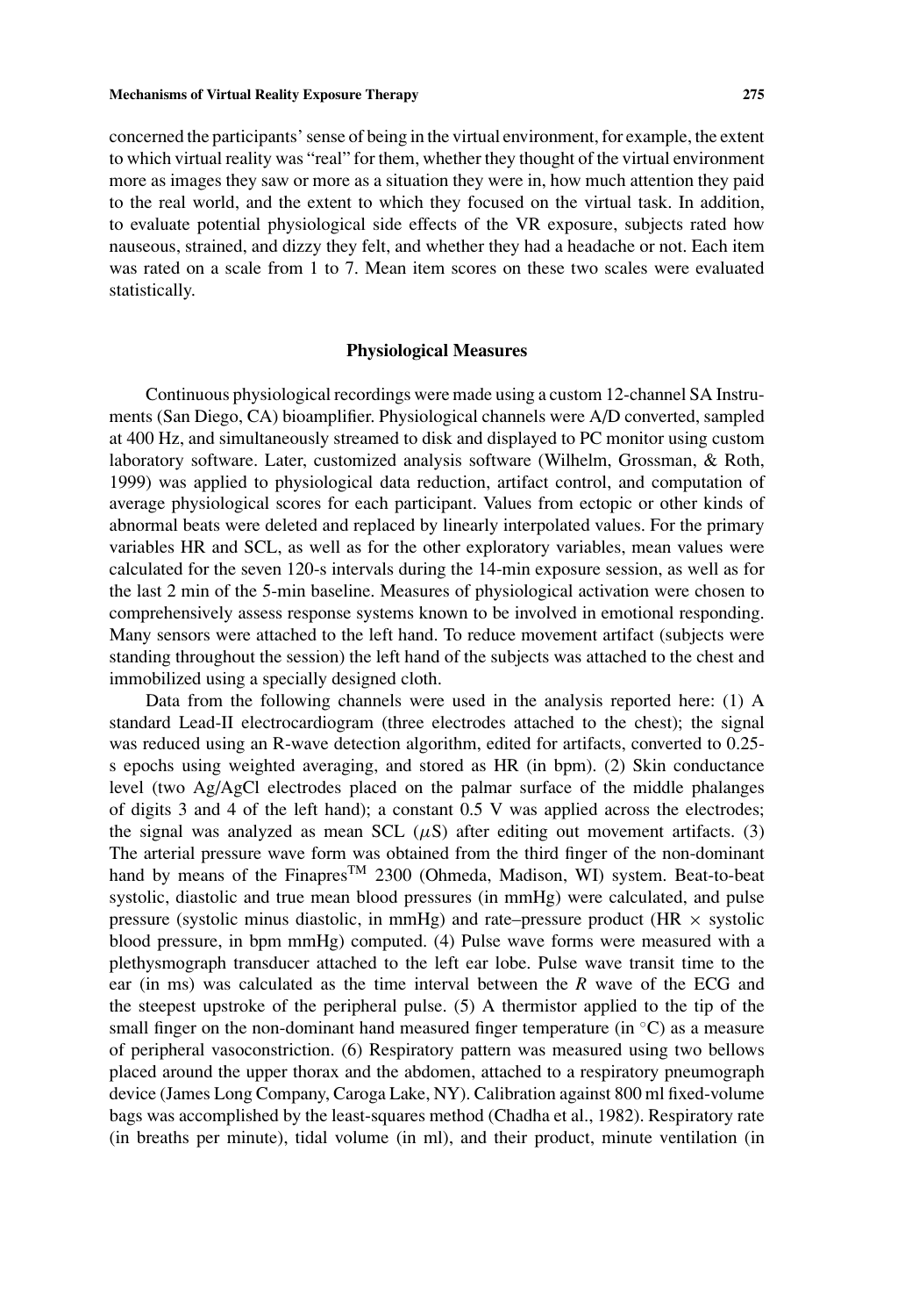l/min) as a measure of hyperventilation often associated with acute anxiety (Alpers et al., 2005) were calculated breath-by-breath using customized programs. As measures of central respiratory drive and timing mechanisms that are often related to anxiety, inspiratory flow rate (in ml/s) and duty cycle (without units) were calculated (Gautier, 1980). As a measure of respiratory instability that has previously been found to be related to panic diagnosis and acute anxiety (Alpers et al., 2005; Wilhelm, Gerlach, & Roth, 2001; Wilhelm, Trabert, & Roth, 2001a, 2001b), tidal volume variability was calculated as the root mean square successive difference (RMSSD) of tidal volumes (in ml).

Because HR is dually controlled by the sympathetic and parasympathetic branch of the autonomic nervous system, we assessed certain other measures linked more directly to their activity to explore the mechanisms for HR changes. For measures of HR variability, ECG data were converted to 120-s segments of instantaneous *R*–*R* intervals with a resolution of 4 Hz. To estimate the power spectral densities, the segments were linearly detrended, Hanning windowed, and subjected to a fast Fourier transform using Welch's algorithm (Welch, 1967). Following established criteria, respiratory sinus arrhythmia (RSA) as a measure of parasympathetic cardiac control was computed by integrating over the high frequency (HF) spectral component of  $R$ – $R$  intervals at 0.15–0.40 Hz (in ms<sup>2</sup>). Low frequency (LF) power was computed by integrating the power spectrum over  $0.04-0.14$  Hz (in ms<sup>2</sup>). LF power has been linked to blood pressure regulation and is influenced by a variety of sympathetic and parasympathetic afferent and efferent factors (Berger, Saul, & Cohen, 1989). Both measures were log-transformed for normalization.

# **Statistical Analysis**

In a first step, we examined the 3 primary dependent variables self-reported anxiety, HR, and SCL in a 2 (Group: low-anxious vs. high-anxious)  $\times$  8 (Time: baseline and seven exposure steps) repeated measures analysis of variance (ANOVA). A significant interaction between the factors Time and Group was considered evidence for differential reactivity to the VR exposure between low- and high-anxious participants. All of the variables were normally distributed. Cell sizes were too small to meaningfully analyze effects of gender.

In a second step, we computed effect size parameters relating to responses in the 3 primary and 15 secondary variables for descriptive purposes, since they are a straightforward characterization of the clinical utility of a measure. Due to technical problems, data of the respiration channels could not be included in the analysis for one of the high-anxious subjects. For these analyses, we used a reactivity (or change) score computed for each variable by averaging the mean values for the two highest levels on the elevator (Steps 4 and 5) and subtracting the baseline value. As a quantification of the strength of group discrimination for different measures during VR exposure, an effect size index *d* for independent samples (Cohen, 1988) was computed as:  $d_1$  = (mean reactivity score of high-anxious – mean reactivity score of low-anxious)/*pooled SD*. Positive scores indicated greater increases in the high-anxious group than in low-anxious group. In addition, for each group separately, parallel indices  $d_2$  *and*  $d_3$  for dependent samples were computed to assess the strength of response of different measures to the exposure: *d* = (peak exposure value − baseline value)/*SD*. *SD* was computed as the standard deviation of change scores. Positive scores indicated increases, negative scores decreases from baseline to exposure. These statistics take into account within-group error variance and are independent of sample size. In addition,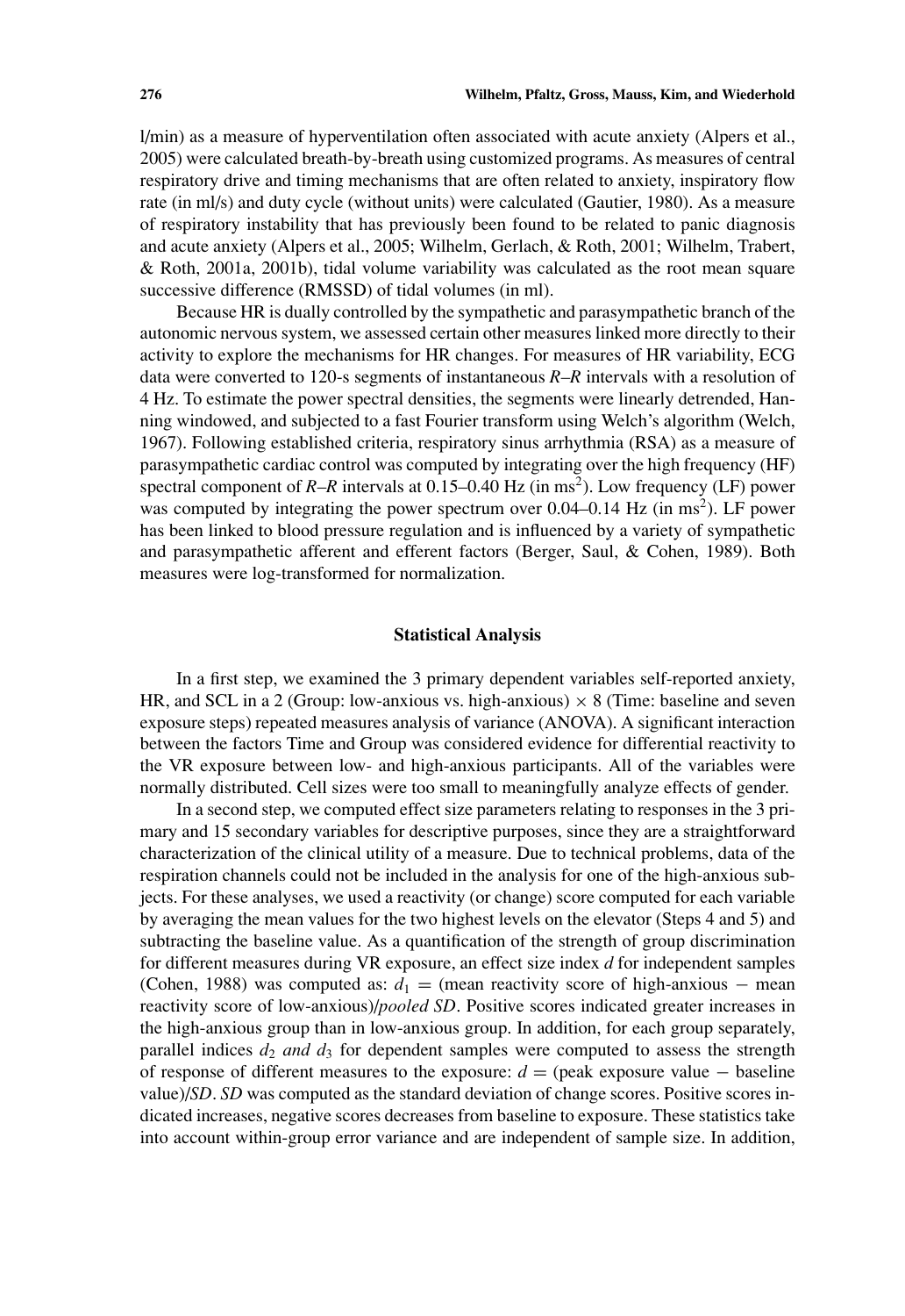discriminant analyses were performed to compute the percentage correct identification of individuals into high-anxious group versus low-anxious group based on change scores of each primary measure.

Correlational analyses were conducted for exploratory reasons using Pearson's product moment correlation. To assess the effect of the participant's presence in the virtual environment on their self-reported and physiological responses to the exposure, all of the reactivity scores were correlated with immersion scores. In addition, correlations between all of the dependent measures and the scores of the Acrophobia Questionnaire were computed. All correlations were computed separately within the low- and the high-anxious group.

To examine differential effects of VR and real-life exposure on self-ratings of anxiety, SCL and HR, data of 11 phobics and 9 controls were randomly selected from a previously collected flight phobia exposure data set (Wilhelm & Roth, 1998) and compared with the data of the current sample. Change scores of the anxiety self-report and of HR and SCL of the two studies were standardized using *z*-transformation to make the metrics comparable (e.g., different size of electrodes and amplifier technology produce different values of SCL across studies), and subjected to ANOVAs with the factors Study (VR, real-life) and Group (high-anxious vs. low-anxious). Significance level for alpha was set to .05 in all analyses.

#### **RESULTS**

# **Self-Reported Anxiety and Other Experiential Measures**

All 20 subjects completed all 7 exposure steps. Figure 2 shows mean levels of selfreported anxiety for low- and high-anxious subjects at baseline and during the exposure. For this measure, ANOVA results revealed significant main effects for the factors Group  $(F(1, 18) = 13.55, p < .002)$  and Time  $(F(7, 126) = 22.23, p < .001)$ . As indicated by a significant Time  $\times$  Group interaction ( $F(7, 126) = 4.84$ ,  $p < .001$ ), self-reported anxiety in response to exposure increased over time more substantially in the high-anxious group than in the low-anxious group, validating that the experimental procedure successfully



**Fig. 2.** Responses to the VR exposure in self-reported anxiety, SCL and HR for the high- and low-anxious groups. B: baseline, 1–7: steps 1–7 during the elevator exposure.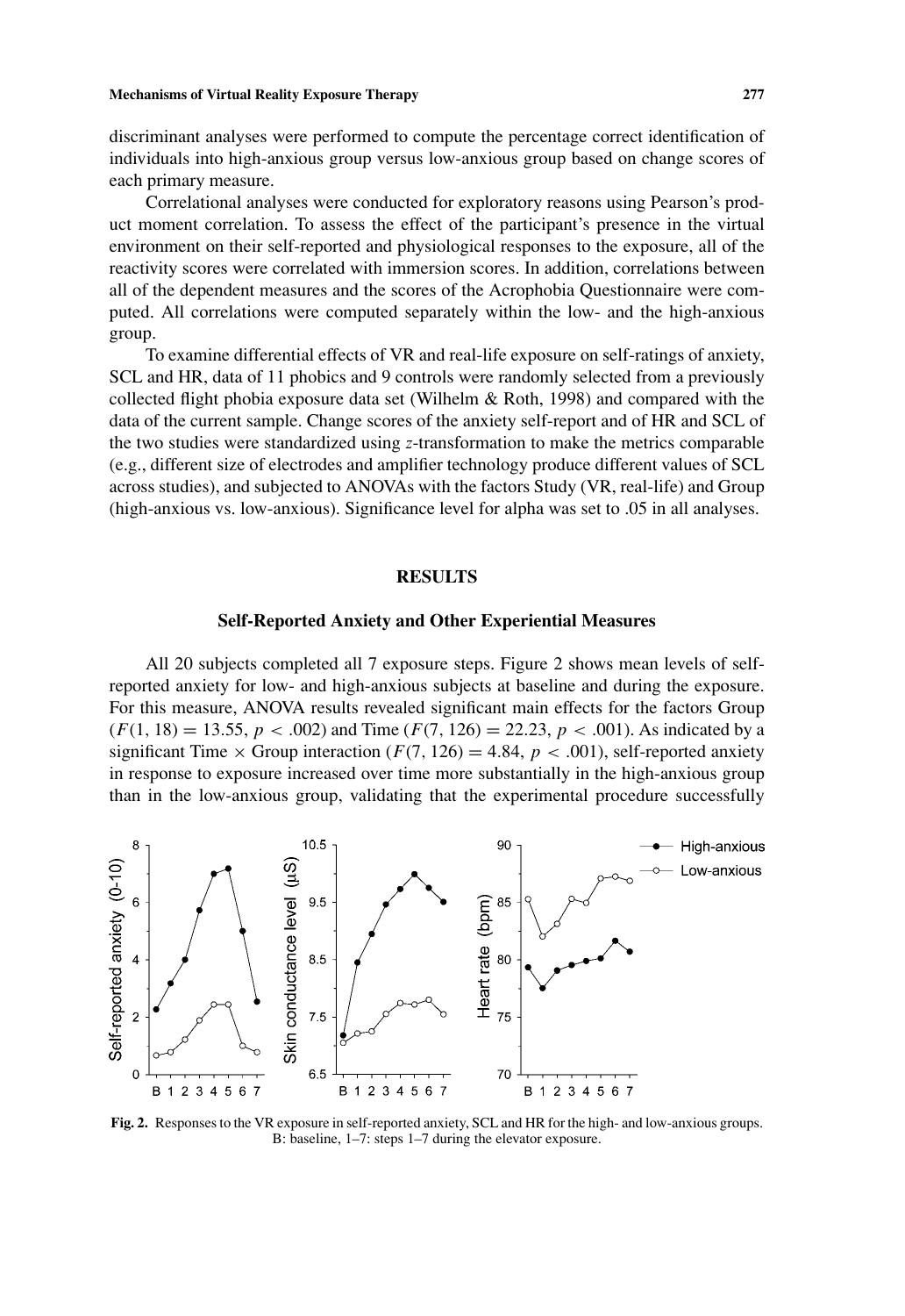induced high levels of fear in high-anxious participants. Mean immersion scores were 4.26  $(SD = 0.73)$  for the high-anxious group and 3.26  $(SD = 0.86)$  for the low-anxious group. This difference was significant, with  $t(18) = 2.81$ ,  $p < .02$ . Scores on the physiological side effect scale were significantly higher for the high ( $M = 3.14$ ,  $SD = 2.12$ ) than for the low-anxious group ( $M = 1.36$ ,  $SD = 0.64$ ),  $t(18) = 2.41$ ,  $p < .03$ .

#### **Physiological Measures**

With regard to the primary physiological variables, only reactivity in SCL differed between the two study groups. Following the pattern of self-reported anxiety, a significant main effect for the factor Time  $(F(7, 126) = 8.63, p < .001)$ , as well as a significant Group  $\times$  Time interaction ( $F(7, 126) = 2.80$ ,  $p < .01$ ) were found, indicating stronger SCL increases in response to exposure in high-anxious participants than in low-anxious participants (Fig. 2). The main effect for Group was not significant. As illustrated in Fig. 2, HR increased slightly during exposure within both study groups, after an initial deceleration at the beginning of the exposure. Accordingly, we found a significant main effect for the factor Time, with  $F(7, 126) = 6.76$ ,  $p < .001$ . Unexpectedly, high-anxious subjects in general showed somewhat lower HRs than low-anxious participants. This effect was not significant  $(F(1, 18) = 1.09, p = .31)$ , and neither was the interaction between Group and Time  $(F(7, 126) = 0.65, p = .72)$ .

## **Discriminatory Power of Variables**

Discriminant analyses classified 75% of cases correctly based on self-reported anxiety reactions to VR exposure, 70% based on SCL reactions, and only 55% based on HR reactions (chance level  $= 50\%$ ). Table I shows that all of the physiological measures, except the electrodermal measure SCL, had small effect sizes (*d <* 0*.*45) for group discrimination (row  $d_1$ ). As is typical for exposure studies, the largest effect size was found for the selfreport measure of anxiety. The data also show that for reactivity within both groups (rows  $d_2$  and  $d_3$ ), effect sizes were highest for self-ratings of anxiety, with a particularly high effect size for the high-anxious group. HR did not distinguish exposure from baseline in either of the two groups, whereas a very large effect size for SCL was found for the highanxious group. As is typical in such studies, a number of physiological measures showed about equally strong reactivity for both groups (respiratory rate, systolic blood pressure, rate pressure product), indicating that they were related to anxiety-nonspecific aspects of the procedure. For example, both groups had to immerse themselves in the VR simulation and increase their mental effort from the baseline to the exposure task to comply with the instructions.

# **Correlational Analyses**

To examine potential neural mechanisms for the absence of HR reactivity in the high-anxious individuals, we computed the correlation between their HR and RSA change scores. We found a highly significant negative correlation,  $r = -.84$ ,  $p < .002$ , indicating that the absence of HR reactivity in the anxious group was probably related to increased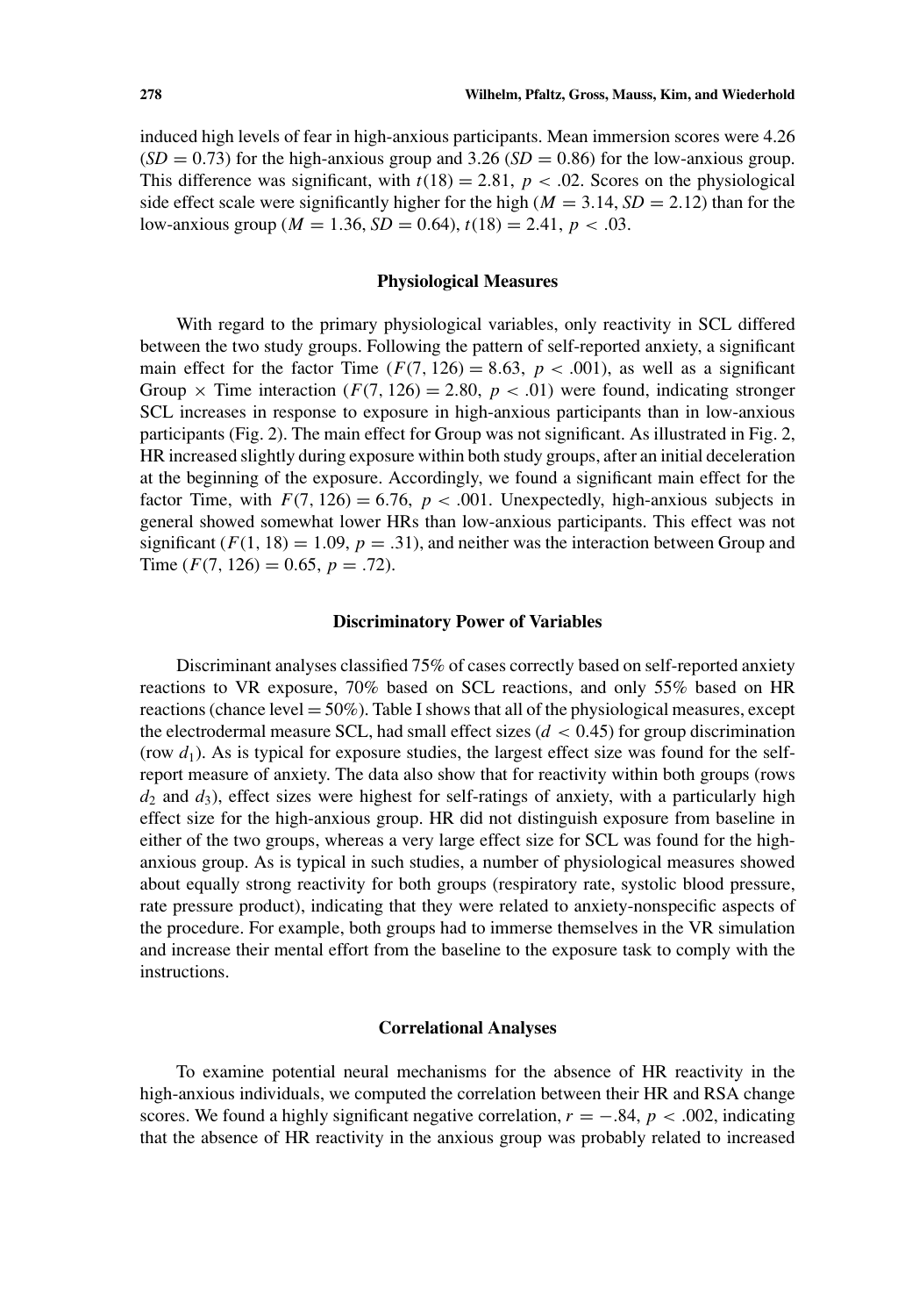|                              | d <sub>1</sub> | $d_2$   | $d_3$   |
|------------------------------|----------------|---------|---------|
| Primary measures             |                |         |         |
| Self-reported anxiety        | 1.17           | 1.88    | 0.76    |
| Heart rate                   | $-0.01$        | 0.12    | 0.12    |
| Skin conductance level       | 0.90           | 1.53    | 0.28    |
| Secondary measures           |                |         |         |
| Systolic blood pressure      | 0.05           | 0.34    | 0.41    |
| Diastolic blood pressure     | $-0.17$        | 0.19    | 0.45    |
| Mean blood pressure          | $-0.02$        | 0.28    | 0.38    |
| Pulse pressure               | 0.33           | 0.37    | 0.22    |
| Rate pressure product        | 0.31           | 0.54    | 0.40    |
| Ear pulse transit time       | $-0.44$        | $-0.25$ | 0.22    |
| Finger temperature           | 0.20           | 0.10    | $-0.24$ |
| Respiratory sinus arrhythmia | 0.41           | 0.31    | $-0.09$ |
| Low frequency power          | 0.32           | 0.44    | 0.42    |
| Respiratory rate             | 0.31           | 0.93    | 0.73    |
| Tidal volume                 | $-0.26$        | $-0.30$ | 0.18    |
| Minute ventilation           | $-0.31$        | 0.26    | 0.61    |
| Inspiratory flow rate        | $-0.37$        | 0.17    | 0.69    |
| Respiratory duty cycle       | 0.24           | 0.73    | 0.27    |
| Tidal volume variability     | $-0.21$        | $-0.23$ | 0.20    |
|                              |                |         |         |

**Table I.** Effect sizes for reactivity scores (elevator peak minus baseline) for primary and secondary self-report and physiological measures

*Note*. *d*1: differential reactivity between high- and low-anxious groups;  $d_2$ : reactivity within high-anxious group;  $d_3$ : reactivity within lowanxious group. Absolute values for effect sizes of 0.2 are generally regarded as small, 0.5 as medium, and 0.8 as large. The sign indicates the direction of the effect (see "Methods" section).

activity in the parasympathetic system. Within the high-anxious group, scores on the Acrophobia Questionnaire were strongly associated with electrodermal reactivity during VR height exposure  $(r = .68, p < .02)$ , but not with HR reactivity  $(r = .27, p = .41)$ . Selfreported anxiety change scores in this group were correlated with the degree of immersion  $(r = .51)$ , but probably because of the low sample size, this was not significant  $(p = .11)$ . No physiological reactivity variable was associated with immersion (*p*s *> .*3).

# **Comparison with** *In-Vivo* **Exposure Study**

An ANOVA with the factors Study (VR vs. real-life) and Group (high-anxious vs. lowanxious) with standardized self-reported anxiety reactivity as dependent variable verified that in both studies high-anxious subjects reacted with more anxiety than low-anxious subjects, as reflected by a significant main effect for Group  $(F(1, 36) = 42.76, p < .001)$ . Yet, we also found a marginally significant Group  $\times$  Study interaction ( $F(1, 36) = 3.22$ ,  $p = .08$ ), pointing to somewhat higher increases of subjective anxiety in flight phobics during *in-vivo* exposure than in high-anxious participants in the VR procedures.

Figure 3 shows standardized HR and SCL reactions to exposure in high- and lowanxious subjects of the VR and the *in-vivo* exposure study. An ANOVA with standardized SCL reactivity as dependent variable and the factors Group (high-anxious vs. lowanxious) and Study (VR vs. real-life) showed no significant Group  $\times$  Study interaction effect  $(F(1, 36) = 1.09, p = .30)$ , but a significant Group main effect, indicating that independent of the type of exposure, high-anxious participants showed strong electrodermal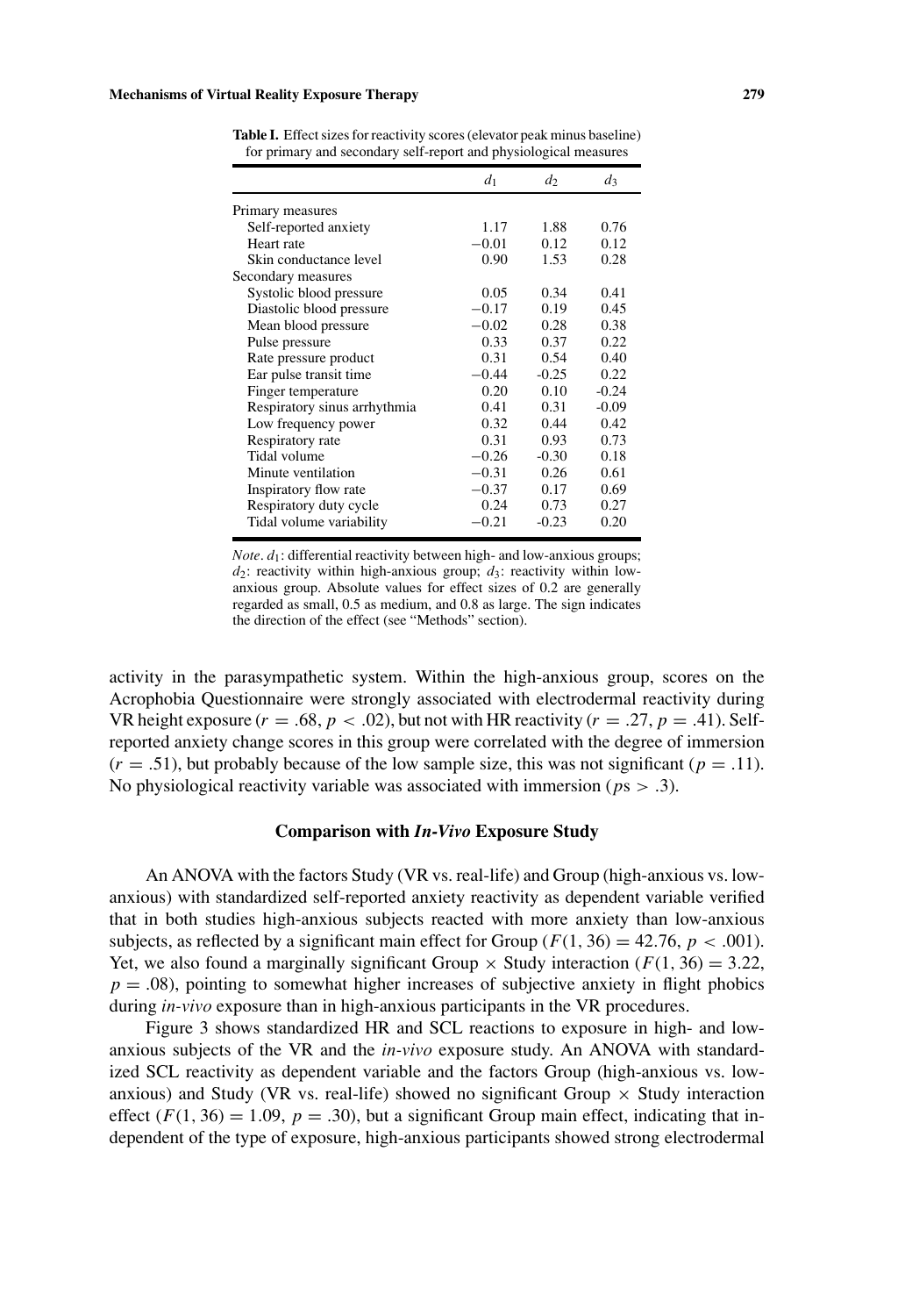

**Fig. 3.** Standardized SCL and HR reactions (peak exposure minus baseline) to VR exposure in high- and low-anxious subjects comparing the current VR and a previous real-life situational phobia exposure study (see text).

response when confronted with feared situations  $(F(1, 36) = 20.18, p < .001)$ . In contrast, a similar analysis for standardized HR reactivity as dependent variable revealed a highly significant interaction effect ( $F(1, 36) = 7.30$ ,  $p < .02$ ), indicating HR increases in high-anxious participants of the real-life but not of the VR exposure study.

## **DISCUSSION**

Recent advances in VR technology have led to concerted efforts to apply this technology to the treatment of anxiety disorders (Anderson, Jacobs, & Rothbaum, 2004; Maheu et al., 2005; Riva & Wiederhold, 2002). These treatments have been shown to be effective for certain situational phobias, including acrophobia and fear of flying (Krijn et al., 2004), but it is not clear whether the mechanisms underlying these VR-treatment based therapeutic effects are similar to those underlying conventional *in-vivo* exposure.

In the present study, we examined VR simulation of heights with individuals who were high or low in acrophobia. Findings indicated that although anxiety self-reports seemed to suggest that VR exposure led to high levels of anxiety, the only physiological measure that discriminated well between the two study groups was skin conductance, in stark contrast to typical response patterns during *in-vivo* exposure. The absence of HR responsiveness to VR exposure is particularly worth noting, as HR has repeatedly been the most potent physiological anxiety measure in real-life exposure studies with individuals suffering from specific phobias of the situational type (Alpers et al., 2005; Wilhelm & Roth, 1998), and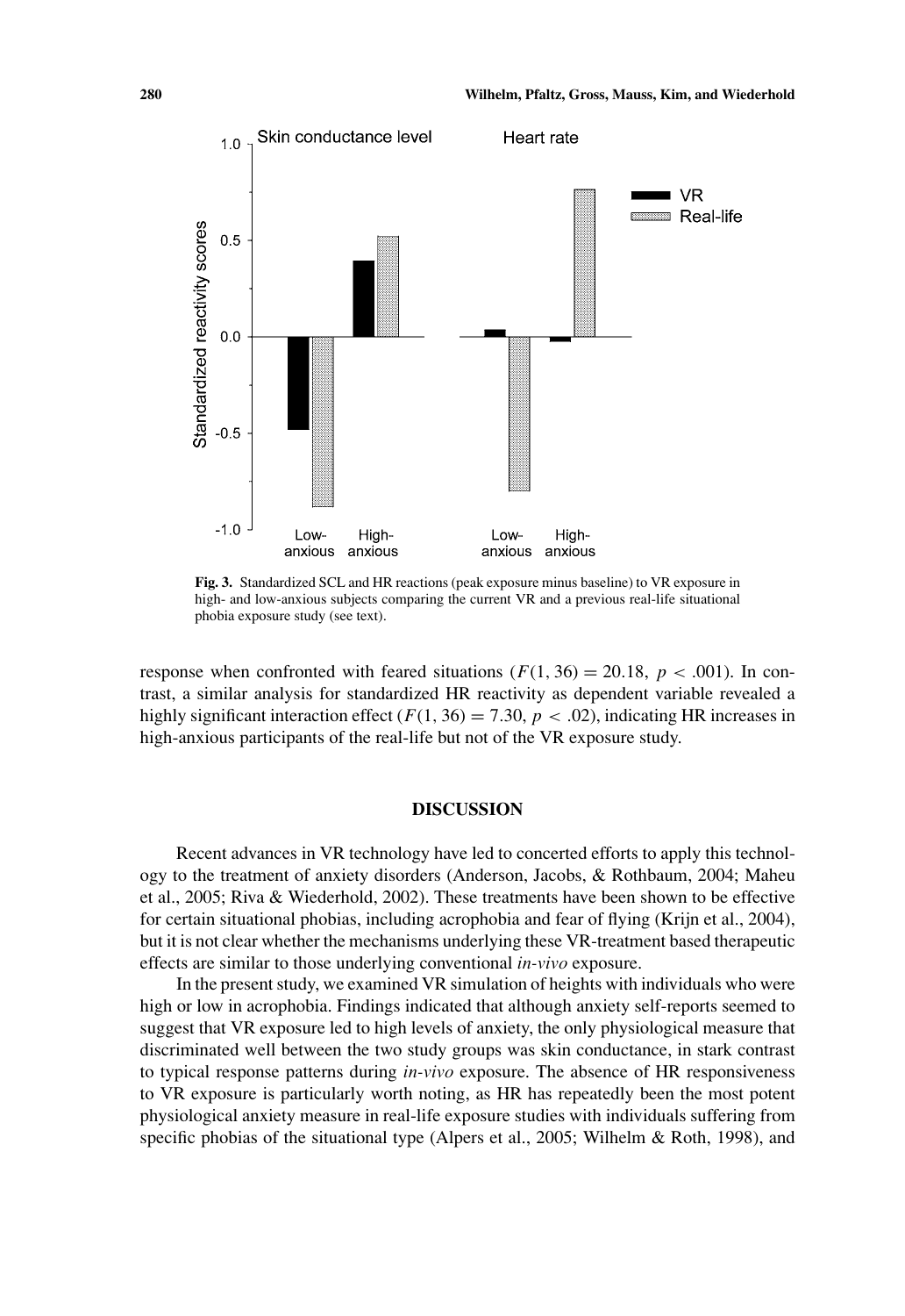is believed to be an important indicator of emotional processing during exposure therapy (Foa & Kozak, 1986; Foa & Kozak, 1998; Foa & McNally, 1996).

# **Selective BIS Activation During VR Exposure**

Our findings are in accordance with Fowles' (1988) motivational theory. Whereas VR exposure apparently mainly activates what Fowles refers to as the behavioral inhibition system (BIS), *in-vivo* exposure activates both the BIS and the behavioral activation system (BAS). We speculate that the crucial difference between VR and *in-vivo* contexts may be that the real-life exposure study made use of ambulatory monitoring systems that allow participants to move freely during exposure and, thus, at least theoretically, to show active avoidance, allowing for the BAS to be activated. In contrast, participants of the current study were enclosed in a small darkened testing room, wore a VR headset, and had various sensors attached to an immobilized arm. While standing on a small platform they were connected to stationary amplifiers and thus could not move without restraint. Within the VR world, they were not in control over the movement of the elevator platform. Apparently, one or more of these contextual factors have hindered the triggering of a cardiovascular fight-flight response, which is often conceptualized as an evolutionarily evolved preparation mechanism for physical work.

The lack of HR activation during VR exposure might further be associated with VRspecific effects, such as the influences of visual attention or immersion, i.e., the feeling to be present in a virtual environment. Immersion may be seen as an essential condition for successful VRET, as it is necessary for anxiety to occur. In addition, fearful individuals immerse better into their phobia-matched VR simulations than non-fearful controls (Robillard, Bouchard, Fournier, & Renaud, 2003). In our study, immersion was elevated in the high-anxious individuals, as indicated by their scores in the questionnaire administered after exposure. Moreover, replicating previous studies (Regenbrecht, Schubert, & Friedman, 1998; Slater, Pertaub, & Steed, 1999), for the high-anxious group, we found a trend for a correlation between high levels of immersion and high levels of self-reported anxiety during exposure, indicating that at least subjectively experienced levels of fear may be related to presence in the virtual environment. Yet, neither SCL nor any other physiological measure correlated with immersion. This might have to do with the fact that immersion is closely related to attention processes, i.e., the need to focus one's attention to the scene presented via a head-mounted display.

Focusing one's attention on a virtual environment might result in physiological changes that are specifically related to visual attention, and which differ from physiological responses to a real environment. Berntson and colleagues (Berntson, Cacioppo, & Fieldstone, 1996) reported significant increases of cardiac parasympathetic activity in participants focusing their attention on slides showing visual illusions. A similar attention effect might have appeared in the present study. That is, cardiac parasympathetic activity during VR exposure might have inhibited increases of HR. This assumption is supported by a strong negative correlation between RSA and HR reactivity scores within the high-anxious group. Similarly, in our study of socially anxious individuals attending to physical touch, RSA increased and HR decreased while subjects reported high levels of anxiety (Wilhelm, Kochar, Roth, & Gross, 2001). In this study, the touch also induced physical constraint that may have reduced BAS activation.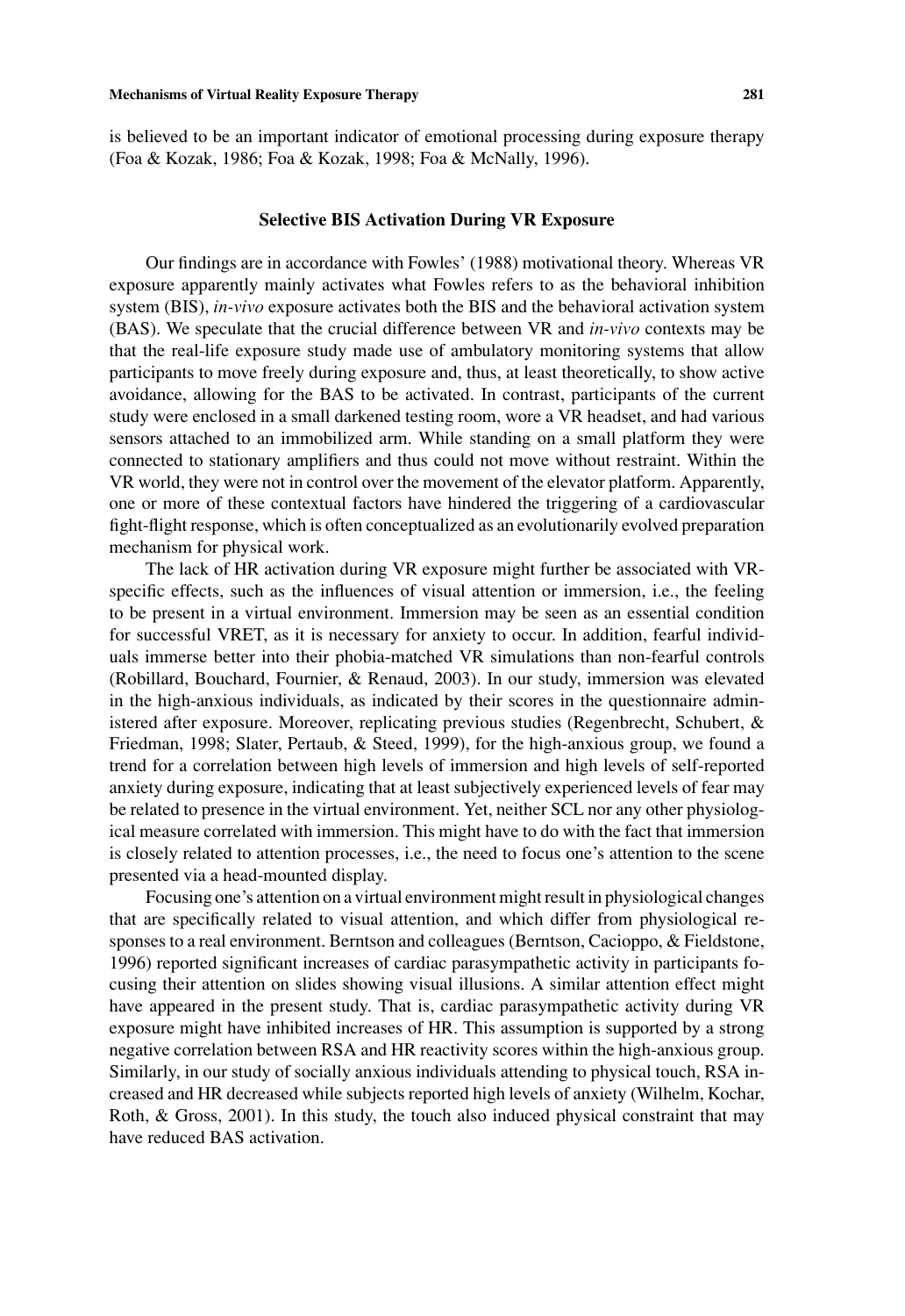#### **VR Versus** *In-Vivo* **Exposure**

A direct comparison of our VR data with that of a previous *in-vivo* exposure study (Wilhelm & Roth, 1997, 1998) indicated that standardized HR reactivity was equivalent between phobics and controls during VR exposure, but differed during *in-vivo* exposure. Standardized SCL reactivity patterns, on the other hand, did not differ between studies. Thus, in contrast to *in-vivo* exposure studies, this VR exposure study identified SCL, but not HR, as a reliable physiological measure that might be used to objectively track anxiety and treatment progress during VR exposure. This is further underlined by the weak classification accuracy of 55% (which is almost chance level) for HR in the current study, in contrast to 80% in the *in-vivo* exposure study. SCL was about equally discriminative for both studies  $(70\% \text{ vs. } 65\%).$ 

Cardiovascular measures in our study besides HR (which is under dual control) are almost exclusively influenced by sympathetic efferents. SCL is also activated by sympathetic efferents but through other pathways and thus not necessarily tied to cardiovascular control (Boucsein, 1992). As indicated by the effect sizes for the discrimination between the two groups, physiological reactivity to exposure attributable to anxiety was low for cardiovascular and respiratory measures, in stark contrast to subjective selfratings of anxiety, which strongly rose during exposure. Discordance between subjective self-reports and physiological measures of anxiety, as well as between different physiological systems is an often observed clinical phenomenon that is not well understood (Grossman, Wilhelm, Kawachi, & Sparrow, 2001; Hodgson & Rachman, 1974; Mauss, Levenson, Wilhelm, McCarter, & Gross, 2005; Mauss, Wilhelm, & Gross, 2004; Wilhelm, Kochar, et al., 2001). Although researchers and clinicians generally agree with Lang (1968) that the assessment of anxiety should—besides subjective experience measures include physiological and behavioral measures, physiological measures are often neglected. This is not unproblematic because in clinical anxiety physiological disturbances are often a central part of the patient's experiences and one reason to present for treatment (Wilhelm & Roth, 2001). Our current study highlights the specific value of electrodermal activity as an objective anxiety index during VR exposure studies and treatments.

In light of the overall relatively weak physiological changes in response to VR exposure, one might argue that the mechanisms underlying VRET differ from the ones underlying *in-vivo* exposure. Following the theory by Foa and Kozak (1986), successful exposure therapy should elicit enough fear for habituation processes to occur. Our study indicates that during VRET the behavioral inhibition, but not the behavioral activation system is triggered, which might suffice for habituation of relevant fear nodes in the network. On the other hand, it is entirely possible that in VRET, at least initially, cognitive restructuring mechanisms are more important than physiological activation and habituation. Patients going through VRET probably become convinced that they can master fear-inducing situations, and, as a consequence of their heightened self-efficacy expectations, expose themselves to them more in real-life, where physiological activation, habituation, and full restructuring of the fear network can occur. This possibility however needs to be further investigated. In future studies, fMRI or EEG might be used to identify central correlates of VR-induced fear, and help elucidate the CNS mechanisms, including the BIS and BAS, associated with VRET.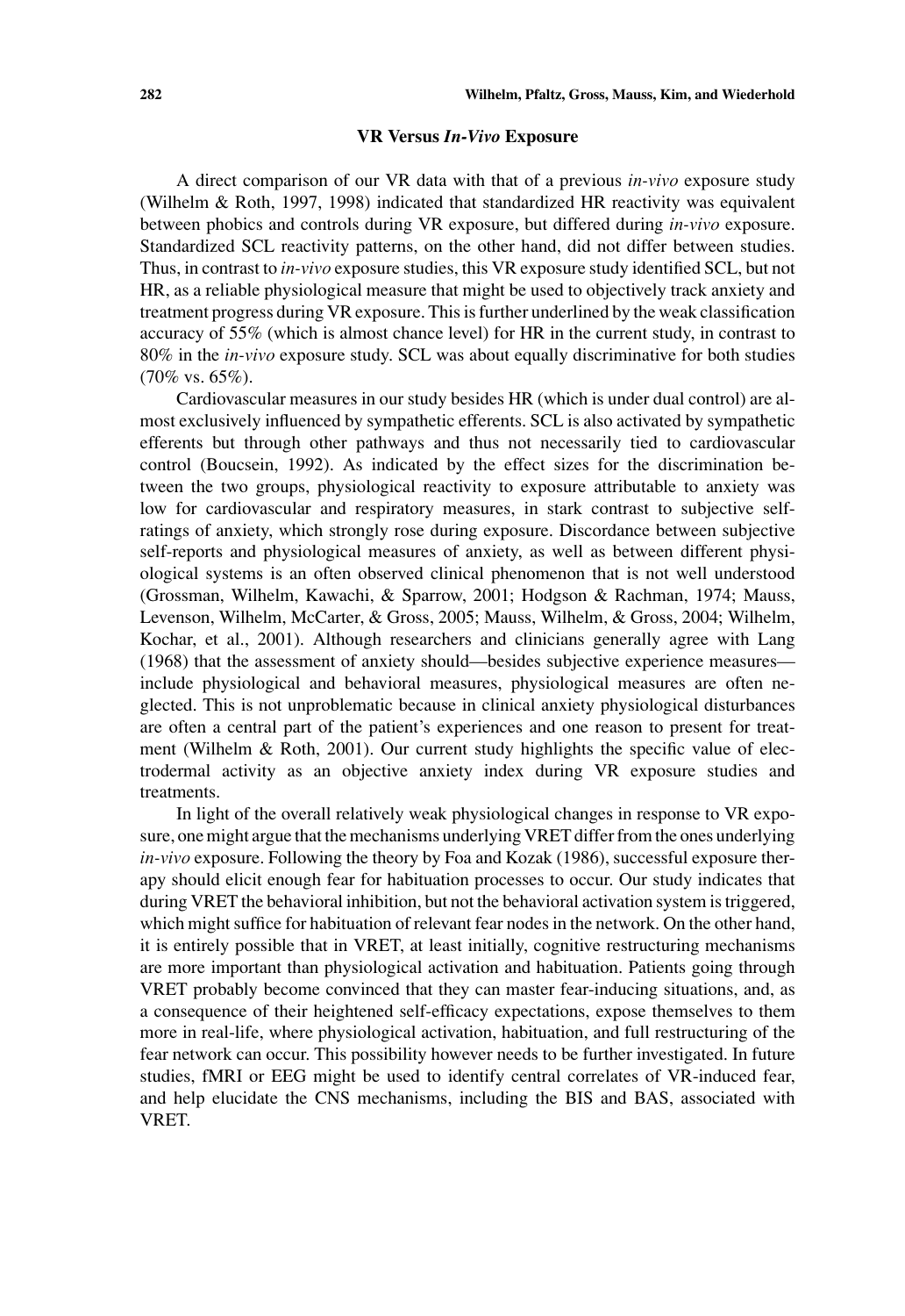### **Limitations and Future Directions**

The present study has certain limitations. First, we did not test a clinical sample, our sample size was small, and gender ratios for the high- and low-anxious groups were not fully balanced. Therefore, generalizations of the results, especially pertaining to correlational analyses, should be made with caution. However, scores of the high-anxious subjects of our study in the Acrophobia Questionnaire were much elevated, and self-reports of anxiety point to high levels of anxiety in these subjects during VR exposure. Furthermore, even with the small sample size, our results (e.g., strong increases of SCL but no HR response to exposure) are unambiguous. The comparison of our data with the ones of the flight phobia study by Wilhelm and Roth (1998) could further have been influenced by differences between the experimental settings and type of phobia, as well as by the fact that only one of the two studies tested a clinical sample. Future studies should make direct comparisons between real-life and VR exposure using the same subjects and procedures, rather than comparing studies differing in experimental setting, data reduction procedures, and study populations.

# **ACKNOWLEDGMENTS**

This research was supported by Grant 105311-105850 from the Swiss National Science Foundation (FHW) and by Grant MH58147 from the National Institutes of Mental Health (JJG). The authors would like to thank Thomas Nguyen for his help with the data collection and Dr. Hartmut Schächinger for helpful suggestions with the statistical analysis.

# **REFERENCES**

- Alpers, G. W., Wilhelm, F. H., & Roth, W. T. (2005). Psychophysiological assessment during exposure in driving phobic patients. *Journal of Abnormal Psychology*, *114*(1), 126–139.
- Anderson, P., Jacobs, C., & Rothbaum, B. O. (2004). Computer-supported cognitive behavioral treatment of anxiety disorders. *Journal of Clinical Psychology*, *60*(3), 253–267.
- Barlow, D. H. (Ed.). (2002). *Anxiety and its disorders: The nature and treatment of anxiety and panic* (2nd ed.). New York, NY, USA: The Guilford Press.
- Berger, R. D., Saul, J. P., & Cohen, R. J. (1989). Transfer function analysis of autonomic regulation. I. Canine atrial rate response. *American Journal of Physiology*, *256*(1 Pt 2), H142–152.
- Berntson, G. G., Cacioppo, J. T., & Fieldstone, A. (1996). Illusions, arithmetic, and the bidirectional modulation of vagal control of the heart. *Biological Psychology*, *44*(1), 1–17.
- Boucsein, W. (1992). *Electrodermal activity*. New York: Plenum Press.
- Chadha, T., Watson, H., Birch, S., Jenouri, G., Schneider, A., Cohn, M., et al. (1982). Validation of respiratory inductive plethysmography using different calibration procedures. *American Review of Respiratory Disease*, *125*(6), 644–649.
- Cohen, D. C. (1977). Comparison of self-report and behavioral procedures for assessing acrophobia. *Behavior Therapy*, *18,* 17–23.
- Cohen, J. (1988). *Statistical power analysis for the behavioral sciences* (2nd ed.). Hillsdale: Lawrence Erlbaum Associates.
- Foa, E. B., & Kozak, M. J. (1986). Emotional processing of fear: Exposure to corrective information. *Psychological Bulletin*, *99*(1), 20–35.
- Foa, E. B., & Kozak, M. J. (1998). Clinical applications of bioinformational theory: Understanding anxiety and its treatment. *Behavior Therapy*, *29*(4), 675–690.
- Foa, E. B., & McNally, R. J. (1996). Mechanisms of change in exposure therapy. In R. M. Rapee (Ed.), *Current controversies in the anxiety disorders* (pp. 229–343). New York: Guilford Press.
- Fowles, D. C. (1980). The three arousal model: Implications of Gray's two-factor learning theory for heart rate, electrodermal activity, and psychopathy. *Psychophysiology*, *17*(2), 87–104.